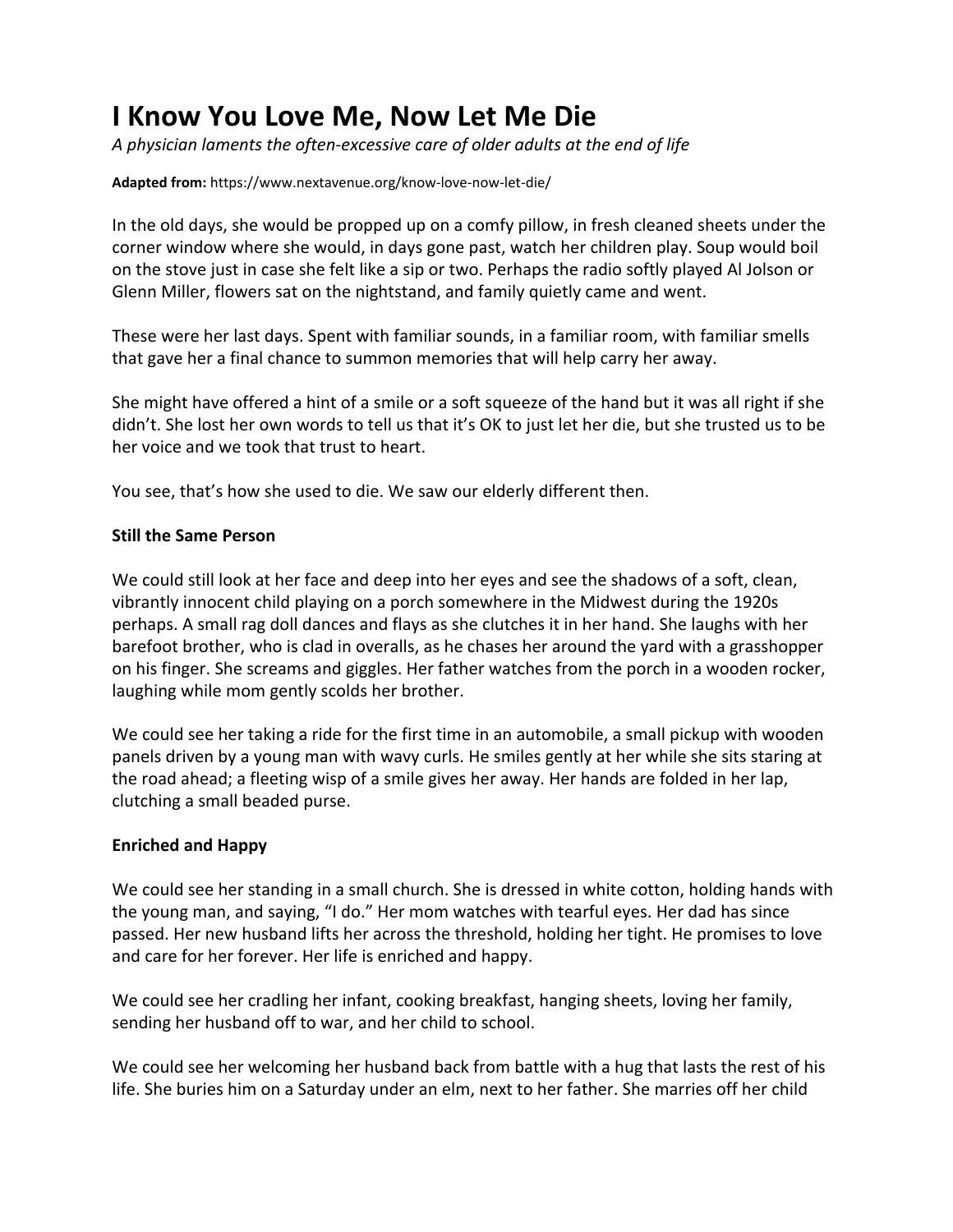and spends her later years volunteering at church functions before her mind starts to fade and the years take their toll and God says: "It's time to come home."

## **Adding Time but Not Life**

This is how we used to see her before we became blinded by the endless tones of monitors and whirrs of machines, buzzers, buttons and tubes that can add five years to a shell of a body that was entrusted to us and should have been allowed to pass quietly propped up in a corner room, under a window, scents of homemade soup in case she wanted a sip.

You see now we can breathe for her, eat for her and even pee for her. Once you have those three things covered she can, instead of being gently cradled under that corner window, be placed in a nursing home and penned in a cage of bed rails and soft restraints meant to "keep her safe."

She can be fed a steady diet of Ensure through a tube directly into her stomach and she can be kept alive until her limbs contract and her skin thins so much that a simple bump into that bed rail can literally open her up until her exposed tendons are staring into the eyes of an eager medical student looking for a chance to sew.

She can be kept alive until her bladder is chronically infected, until antibiotic resistant diarrhea flows and pools in her diaper so much that it erodes her buttocks. The fat padding around her tailbone and hips are consumed and ulcers open up, exposing the underlying bone, which now becomes ripe for infection.

## **We Stopped Seeing Her**

We now are in a time of medicine where we will take that small child running through the yard, being chased by her brother with a grasshopper on his finger, and imprison her in a shell that does not come close to radiating the life she once had.

We stopped seeing her, not intentionally perhaps, but we stopped.

This is not meant as a condemnation of the family of these patients or to question their love or motives, but it is meant be an indictment of a system that now herds these families down dead-end roads and prods them into believing that this is the new norm and that somehow the old ways were the wrong ways and this is how we show our love.

A day does not go by where my partners don't look at each other and say, "How do we stop this madness? How do we get people to let their loved ones die?"

I've been practicing emergency medicine for close to a quarter of a century now and I've cared for countless thousands of elderly patients. I, like many of my colleagues, have come to realize that while we are developing more and more ways to extend life, we have also provided water